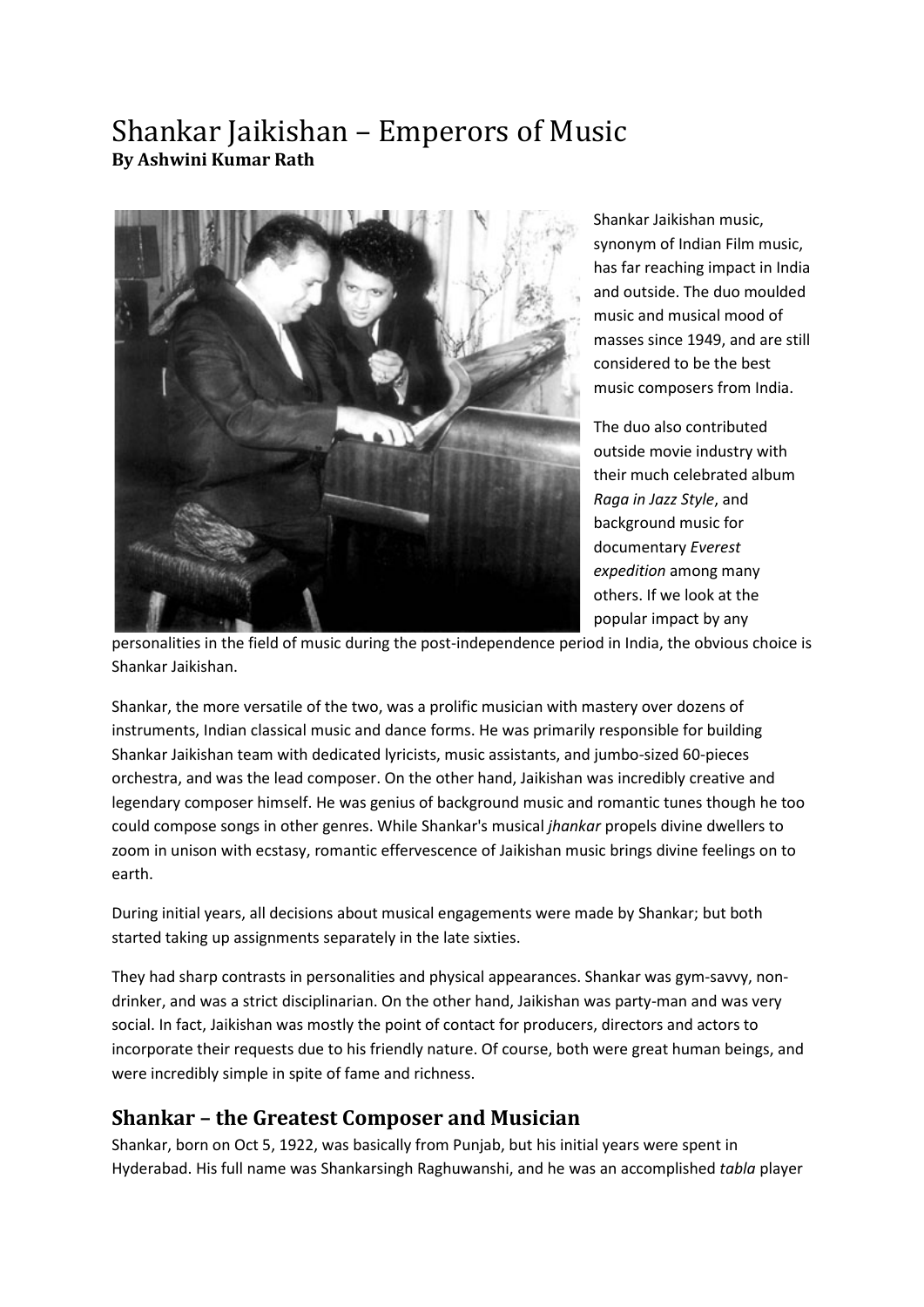*By Ashwini Kumar Rath*

and dancer when he came to Mumbai. Later he assisted Husnlal Bhagatram for composing music, and took up music and stage performance assignments at Prithivi Theatre. His proficiency in music and dedication was highly appreciated by his peers and seniors alike.

Shankar was entirely dedicated for musical innovations during his whole life; it was his *diwanapan*. He created diverse tunes and musical edifices beyond human imagination during his career spanning from 1949 to 1987.

Shankar's music has a zing that makes the listener shiver with divine thrill. His music is mostly filled with strange patterns and is difficult to copy without being identified. Some example scores ascribed to Shankar are *Awara Hoon* (album: *Awara*), *Mera Joota Hi Japani* (album: *Shree 420*), *Geet Gata Hun Mein* (album: *Lal Patthar*), *Yahoo! Koi Mujhe Junglee Kahe* (album: *Junglee*), *Tera Jana* (album: *anari*), etc.

Shankar used to give importance to all aspects of a song - its tune, prelude, interludes and entire orchestra accompanying the song. He used to emphasise on the deployment of particular instruments and the way it is done.

Shankar's day used to start early in the morning and to continue until midnight. He is known to create tunes for a song instantly and is regarded as the fastest composer until today.

### **Jaikishan – the Best Composer of Romantic Tunes**

Jaikishan, born on November 4, 1929, whose full name was Jaikishan Dayabhai Panchal, was from a royal musician's family of Gujurat. He was initially trained in classical music by his mother. He achieved proficiency in playing harmonium. Later he came to Mumbai, and pursued his musical interests apart from working in a factory to meet his basic needs.

Jaikishan can safely be termed as the best ever composer of romantic tunes. His ability of composing background music is considered unparalleled even by his contemporaries.

The example scores ascribed to Jaikishan are *Teri Pyari Pyari Soorat Ko* (album: *Sasural*), *Bedardi Balma Tujhko* (album: *Arzoo*), *Yeh mera prem patra* (album: *Sangam*), etc. He gives major emphasis to tunes in the whole composition. He understood the taste of masses and struck right chord.

Jaikishan was very social and used to spend his major off-time with friends and partying. However, he was very particular when it comes to work and sticking to timelines of assignments.

### **Formation of Duo**

Shankar and Jaikishan first met when both were waiting for a director outside his office seeking some musical assignment. They developed an instant bond due to similar musical interests and ambitions.

In their meeting Shankar disclosed about a requirement of harmonium player at Prithivi Theatre. Jaikishan expressed his interest, and Shankar recommended his name back at Theatre. Both then became colleagues, and collaborated for music assignments at Prithivi Theatre.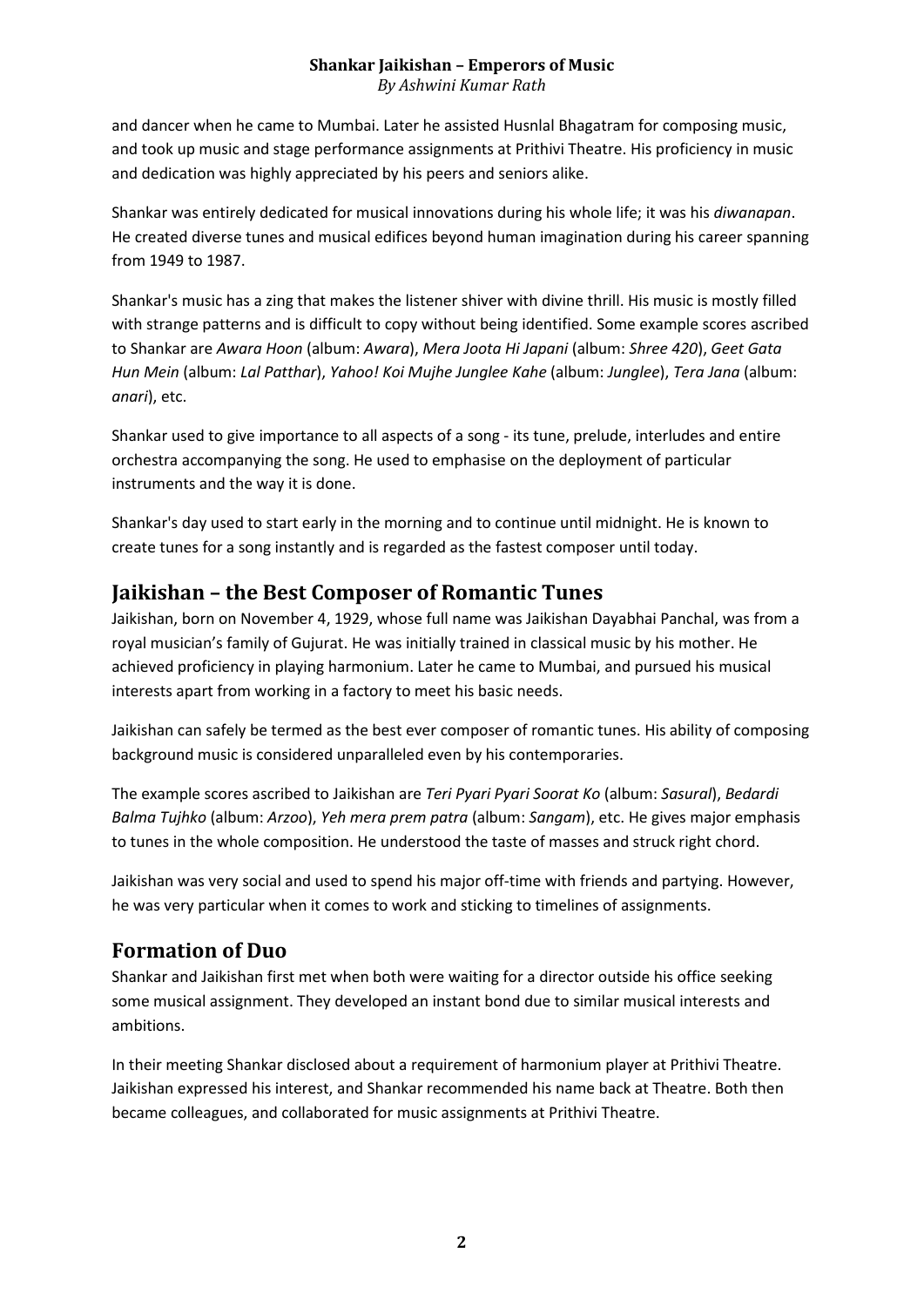#### **Shankar Jaikishan – Emperors of Music** *By Ashwini Kumar Rath*

When showman Raj Kapoor, eldest son of Prithviraj Kapoor (owner of Prithvi Theatre), made his first movie *Aag*, Shankar Jaikishan assisted Ram Ganguly, who was heading the music division of Theatre and was the obvious choice as music composer of the film.

While assisting Ram Ganguly in music compositions, Shankar was ambitious. He had managed to show his ability in composing music independently to Raj Kapoor. Meanwhile, the showman was looking for a new creative team for his upcoming film *Barsaat*, and proposed to Shankar to become its music composer. It was a great opportunity, and Shankar and Jaikishan wanted to go together for the assignment.

The music of *Barsaat* was a rage across India. The music was fresh accompanied by melodious tunes; and broke all barriers of music compositions for a movie. Their favourite lyricists Hasrat Jaipuri and Shailendra got associated with them from the first assignment. They used the then struggling singer Lata Mangeshkar for eight songs in *Barsaat*, a surprise to everybody, and also for different characters in the film, another surprise!

The Shankar Jaikishan duo had formed.

### **Ascent of Musical Geniuses**

Riding over huge success in their first movie, Shankar Jaikishan needed more assignments to prove that they were not just one-time phenomenon. They started taking assignments apart from those from *R. K. Films*. Their albums of *Awara*, *Nagina* and *Poonam* among others established them as the leading composers-duo.

Later, music scores of *Awara* and *Shree 420* among others became very popular abroad. Shankar Jaikishan magic spread across globe.

With each movie Shankar Jaikishan brought an ever fresh blend to contemporary music. They concentrated in building unique orchestra form through great exploitation of Indian, oriental and western music, and with marathon practice hours with dedicated musicians. *Shankar-jaikishani Orchestra* was born with Sebastian De'Souza in charge thereof. Rhyme section was being looked after by Dattaram, an independent and successful music composer himself. The stage was now set for a big showdown in music scene.

Shankar Jaikishan went on creating albums like *New Delhi*, *Chori Chori*, *Basant Bahar*, *Dil Apna Aur Preet Paraye*, *Yahudi* and *Anari* among others. With the sheer versatility of tunes, accompanying orchestra and perfection in subtle musical orientation, Shankar Jaikishan established their supremacy. Indian music started being identified with film music in general, and with Shankar Jaikishan music in particular.

Early sixties saw Jaikishan contributing almost equal number of scores as Shankar. Both released batteries of scores and surpassed all musical norms.

Shankar-jaikishani orchestra started increasing to a jumbo size, and varieties of movies provided suitable platform to unleash their creativity to its climax. Their music studio became a sacred place for all musicians and young composers.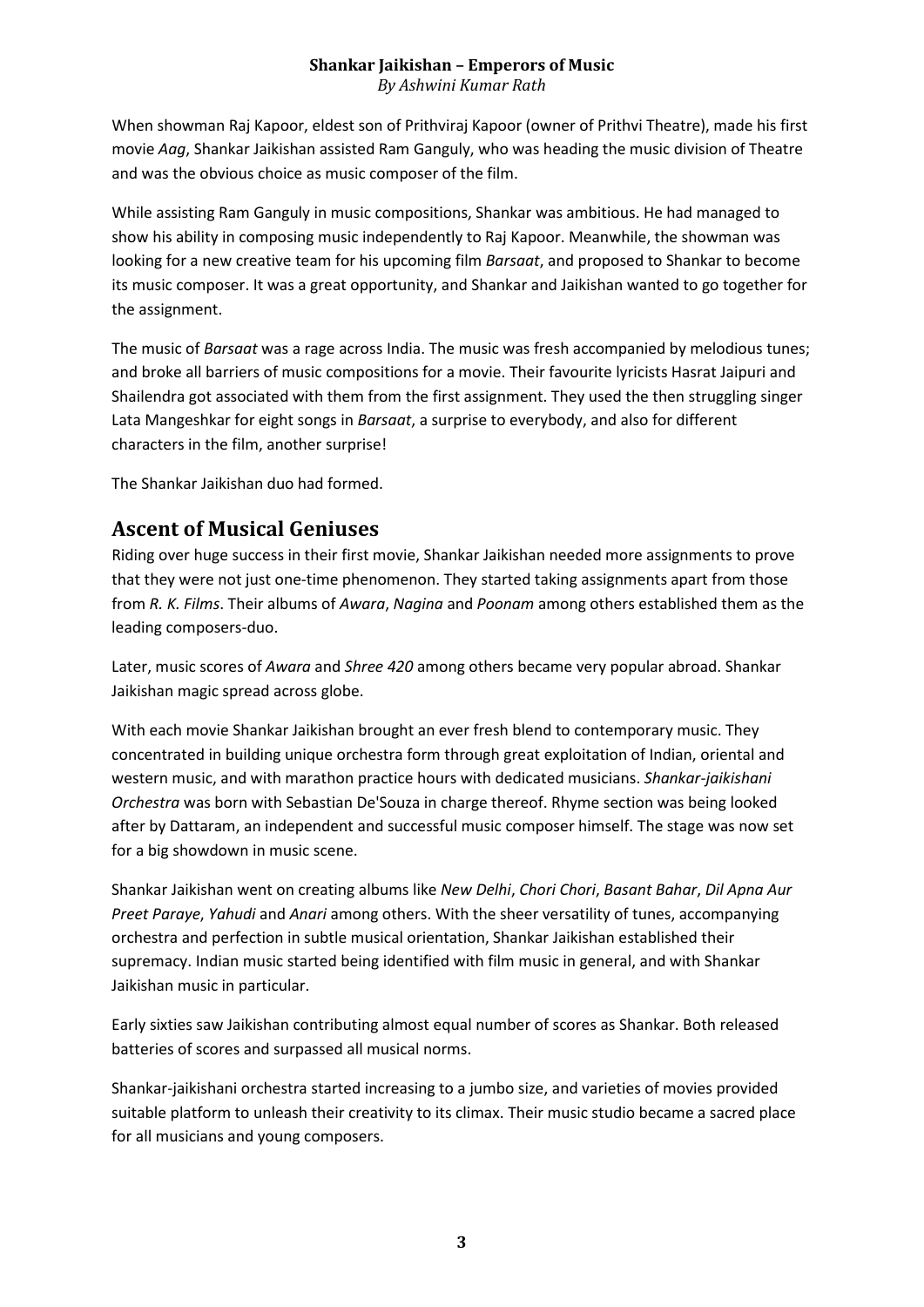*By Ashwini Kumar Rath*

### **Fame and Fate**

Shankar Jaikishan started taking more assignments, but the quality remained intact. The series of albums with fast dance scores and slow romantic melodies became saleable pattern and successmovie-formula.

Shankar Jaikishan became highest paid music directors of their time. Movies attracted people to movie halls due to a mere mention of Shankar Jaikishan as its music directors.

With increasing work pressure, Shankar and Jaikishan started giving music independently. Lyricist Shailendra (for the next few years until his untimely death) mostly worked with Shankar and lyricist Hasrat Jaipuri with Jaikishan.

Jaikishan was then a married man and started composing music from his home whereas Shankar was working from their music studio. However, there was give-and-take in a great way, and collaboration continued.

With achievement of incredible fame and signing for numerous movies (see Shankar Jaikishan Numerology towards late sixties – Figure 1 and Figure 2), the music quality deteriorated with respect to their own standard. Non-musical phenomenon entered into their musical pursuit. To add, a series of their movies crashed at box-office. Movie producers started associating with other composers as they were charging much lesser fees and could strike an acceptance among popular masses. This saw the beginning of decline of Shankar Jaikishan brand and triggered the end of Golden Era of Hindi film music. In fact, some young composers like Kalyanji-Anandji, Laxmikant Pyarelal, and R D Burman had started getting popular attention and approval with their music being moulded in the line of Shankar Jaikishan music.



**(Figure 1: Number of Shankar Jaikishan Music Albums Released Year-wise)**

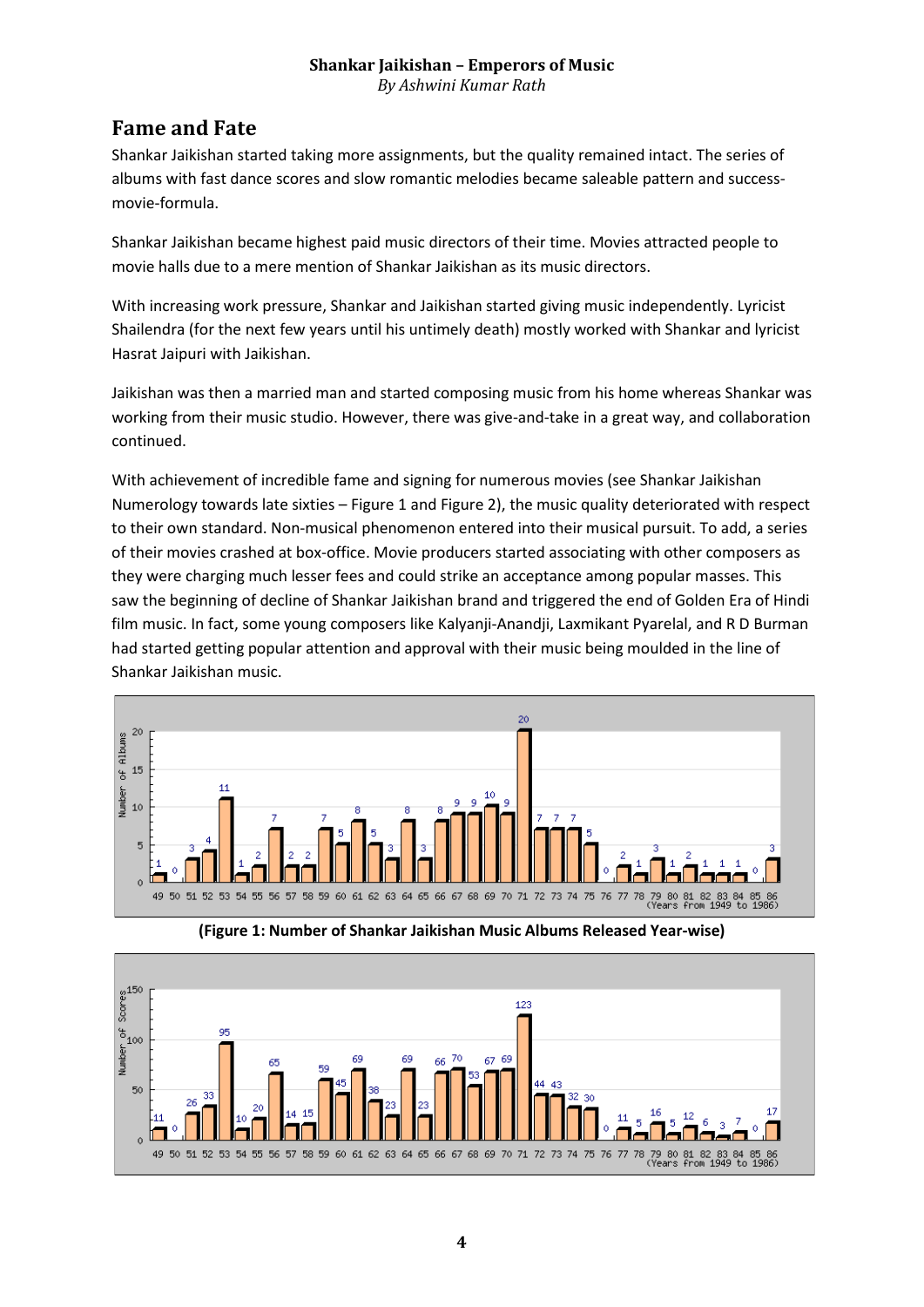*By Ashwini Kumar Rath*

#### **(Figure 2: Number of Shankar Jaikishan Music Scores Released Year-wise)**

With Shankar and Jaikishan working separately, critics found it an opportunity to create an atmosphere of mistrust as both had then become the primary media attention and were susceptible then. Some of their sycophants and wrong friends started playing spoil-sport. Moreover, Shankar and Jaikishan started signing a large number of movies beyond their capacity, and made ways for their decline. However, they could hold their fort intact as the top music directors until Jaikishan's death and desertion of their native *R. K. Films* banner.

Jaikishan fell ill and died in the year 1971. With Jaikishan's untimely death, the Shankar Jaikishan brand received the fatal blow, and was not the same again.

#### **Post-Jaikishan Era**

Shankar kept the brand name intact by retaining the name Shankar Jaikishan even after Jaikishan's death. But situation was quite different for genius Shankar then. The year 1971 saw release of maximum number of albums by Shankar Jaikishan that were mostly done by Jaikishan. But majority of them crashed at box-office, and Shankar were in terrible pressure professionally too after loosing Jaikishan.

Shankar started completing the unfinished albums signed by Jaikishan and himself. After failed albums in 1971, Shankar was not given the 60-piece orchestra for their new albums by producers citing cost reasons. The quality of music was affected in the process. Shankar too could not reconcile with the changed scenario, and many top banners including *R. K. Films* distanced themselves from him due to past box-office failures.

Shankar was in dilemma.

In spite of all odds, Shankar continued his music pursuit single-handedly and produced some highly popular albums like *Beimaan* (the last film awarded by Filmfare to Shankar Jaikishan), *Naina*, *Lal Patthar*, *Seema* (new), *Vachan*, and *Do Jhoot* among others. By then, commercial viability of Shankar Jaikishan brand was almost at stake, and Shankar's most trusted leiutants were about to leave for greener pasture. Shankar undertook creating album of *Sanyasi* as entrusted by producer and director Sohanlal Kunwar.

For all technical reasons, *Sanyasi* remains the last major album of Shankar Jaikishan. Its scores were so popular that everybody believed that Shankar Jaikishan brand was again going to dominate Bollywood. But it did not happen - reasons were, of course, non-musical - Shankar (Jaikishan) already had their time.

Even after *Sanyasi*, Shankar continued providing music for movies though he also associated himself with TV programs in early eighties. These years also saw some novel scores being created. Notable albums during this era are *Atmaram*, *Garam Khoon*, *Chorni*, and *Eent Ka Jawab Patther* among others. But Shankar Jaikishan brand had already gone into oblivion.

Shankar died in the night of April 26, 1987 due to a massive heart attack as known from his family source. The world came to know about his death a day after the cremation was over.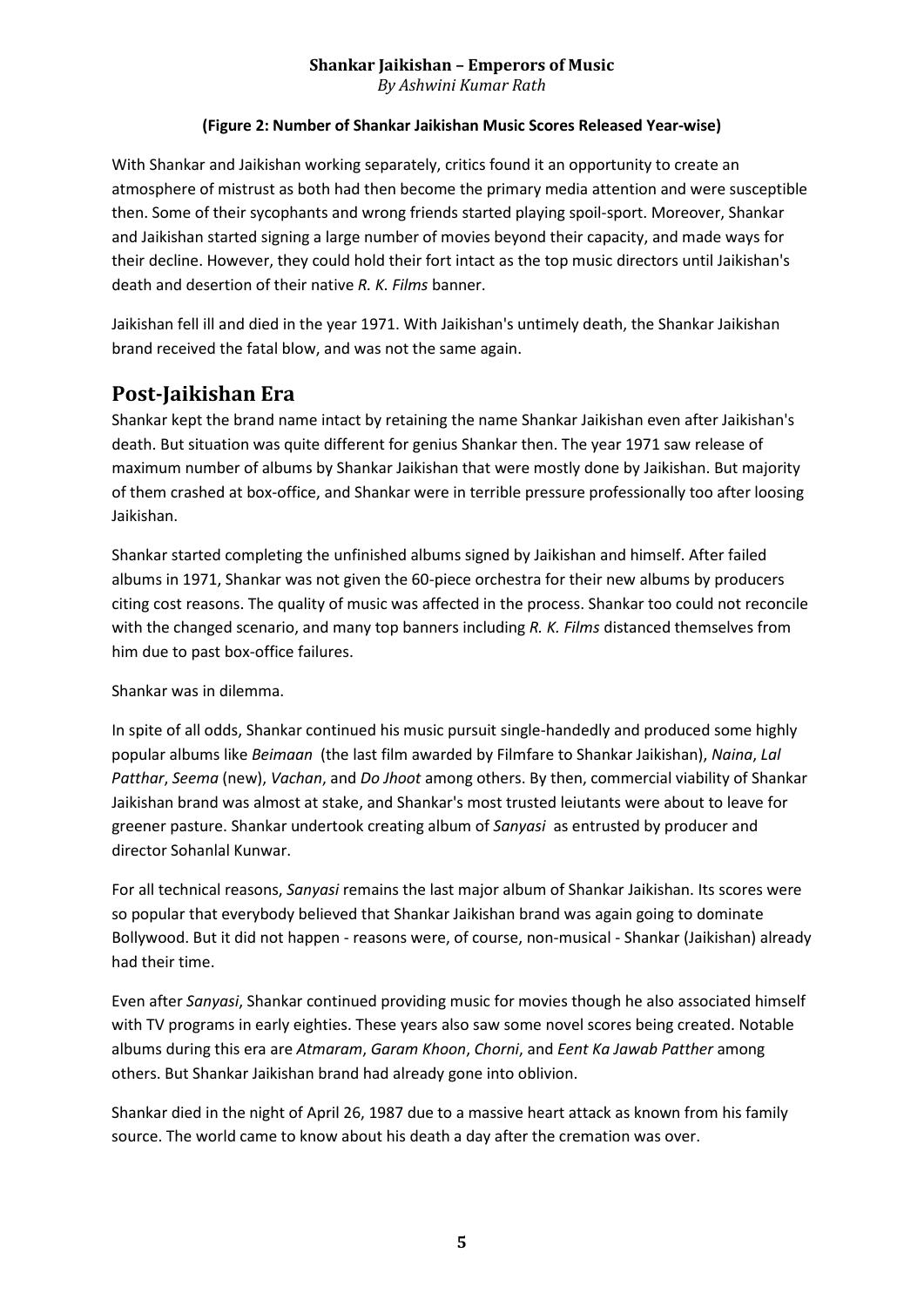#### **Shankar Jaikishan – Emperors of Music** *By Ashwini Kumar Rath*

As their public tributes, the showman Raj Kapoor attributed the musical success of his movies to Shankar Jaikishan, and singer Lata Mangeshkar termed him as the best of the best composers. But Shankar was no more.

#### **Innovations and Versatility**

Shankar Jaikishan music has a distinct character. People easily recognise a score to be of Shankar Jaikishan if it is melodious accompanied by soothing but high octave orchestra. Their music varies from fast-paced ones to very slow ones, but each one blends with orchestra well and creates an immediate bond with music lovers.

Any singer, any lyricist - a hit score!

It is always very surprising to know that Shankar Jaikishan experimented with 90-plus singers and 60 plus lyricists. Inspite of successful music albums with particular singers or lyricists, they used to use different people every time successfully. For example, they had successfully experimented with Manna Dey in *Chori Chori* and with Mukesh in *Yahudi*. They also used to bring newcomers and could produce amazing results like Lata Mangeshkar in *Barsaat*, C. H. Atma in *Nagina*, Subir Sen in *Kathputli*, Sharda in *Suraj*, and Vishweshwar Sharma in *Sanyasi* among others.

When asked, Shankar had once told that their learning started with Indian classical music, and they went ahead for other clans of music later. However, the ease of use of both Indian classical and western music, and the depth of exploitation of both to create the Shankar Jaikishani flavour is magnificent and incredible. In fact, Shankar Jaikishan were the first to successfully experiment and blend Western, Arabian, and Latin American music into Indian musical sects.

They also had a rare ability to visualize the movie picturisation to cast the playback music into appropriate mould and frequency. Jaikishan had an unparalleled acumen in background music with his best scores being *Sangam* and *Mera Naam Joker*; and he was primarily responsible for background scores of Shankar Jaikishan movies till his death. Shankar was also no less in producing background music and his notable score is *Sanyasi*. Both used to take just three days to complete the background score of a movie.

Shankar Jaikishan gave birth to distinct persona for each actor in their movies. They created a Chaplin-like tramp image for Raj Kapoor, aggressive romantic image for Shammi Kapoor, and gentle and around-the-tree persona for Rajendra Kumar among others. The movies of respective actors carried music appropriate to their screen persona invariably.

When Shankar and Jaikishan started as a team, it was a strategic decision that changed the musical history of India later. Though nobody knows the reason of going together for such an assignment as it is first-time ever in India, they perhaps understood the level of quality and effort required to convert a film into a master musical piece. They were aware of contemporary process of music compositions and settings, and wanted to bring a radical change to it. They were later successful in this and went on being the greatest.

The duo started building an enviable team of large number of musicians, two proficient lyricists like Shailendra and Hasrat Jaipuri, a rhyme assistant like Dattaram, an orchestra arranger like Sebastian De'Souza. These people were great in their own faculty and knew their jobs well and exactly.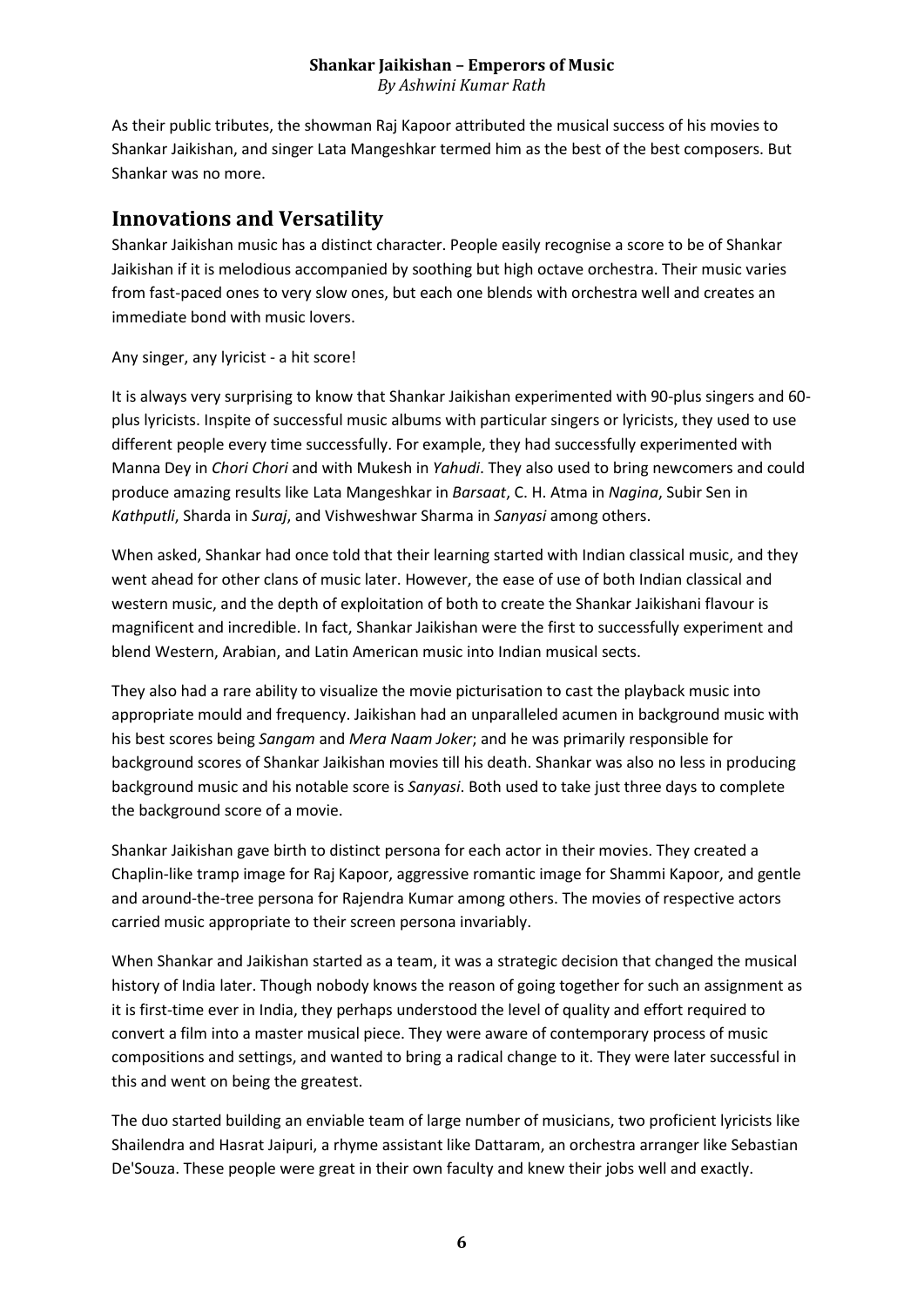*By Ashwini Kumar Rath*

However, credit of entire team management and consequent success goes mostly to Shankar Jaikishan as these team members could not create the same magic with other composers when they worked outside. It is always a point of discussion about how they could bring out such perfect scores with such a huge team when they themselves and most of their musicians had not gone through systematic study of western music schools.

Shankar Jaikishan team can be compared to any professional corporate house. Their deliveries were in time and to the perfection. Team members were also paid well.

#### **Inspirations for next generations of composers**

Shankar Jaikishan exploited and extended musical horizon in the twentieth century, and gave young Indian Republic an expression and an identity in the field of music. They became source of inspiration to almost all young composers from sixties until today. Metamorphic forms of their scores are being represented by other composers throughout the world - title song of Hollywood blockbuster *Ghost World* in the year 1993, a popular album in UK, and background score of a movie by legendary movie director Satyajit Ray are the notable ones among many others. The leading Indian composers-duo in seventies, Laxmikant-Pyarelal, had set the goal of being another Shankar Jaikishan throughout their career. The album *Teesri Manzil* by the music composer R D Burman, cast exactly in Shankar Jaikishani mould, is still considered to be his best; in fact, he had earned direct compliments from Jaikishan for those scores.

### **Conclusion**

Today, Shankar Jaikishan music is popular in India and abroad due to its sheer quality. However, many of their albums are not being made available by the copyright owners. Unfortunately, many of their scores are being re-packaged in the name of actors or singers without the mention of the music composers. This commercial piracy must end, and there should be genuine and consistent effort from everybody involved to keep the treasure intact and available for music lovers.



**(Shankar Jaikishan directing singer Mohd. Rafi for a live show – Photo was gifted by Shankar himself to Dr. Chander Mehta)**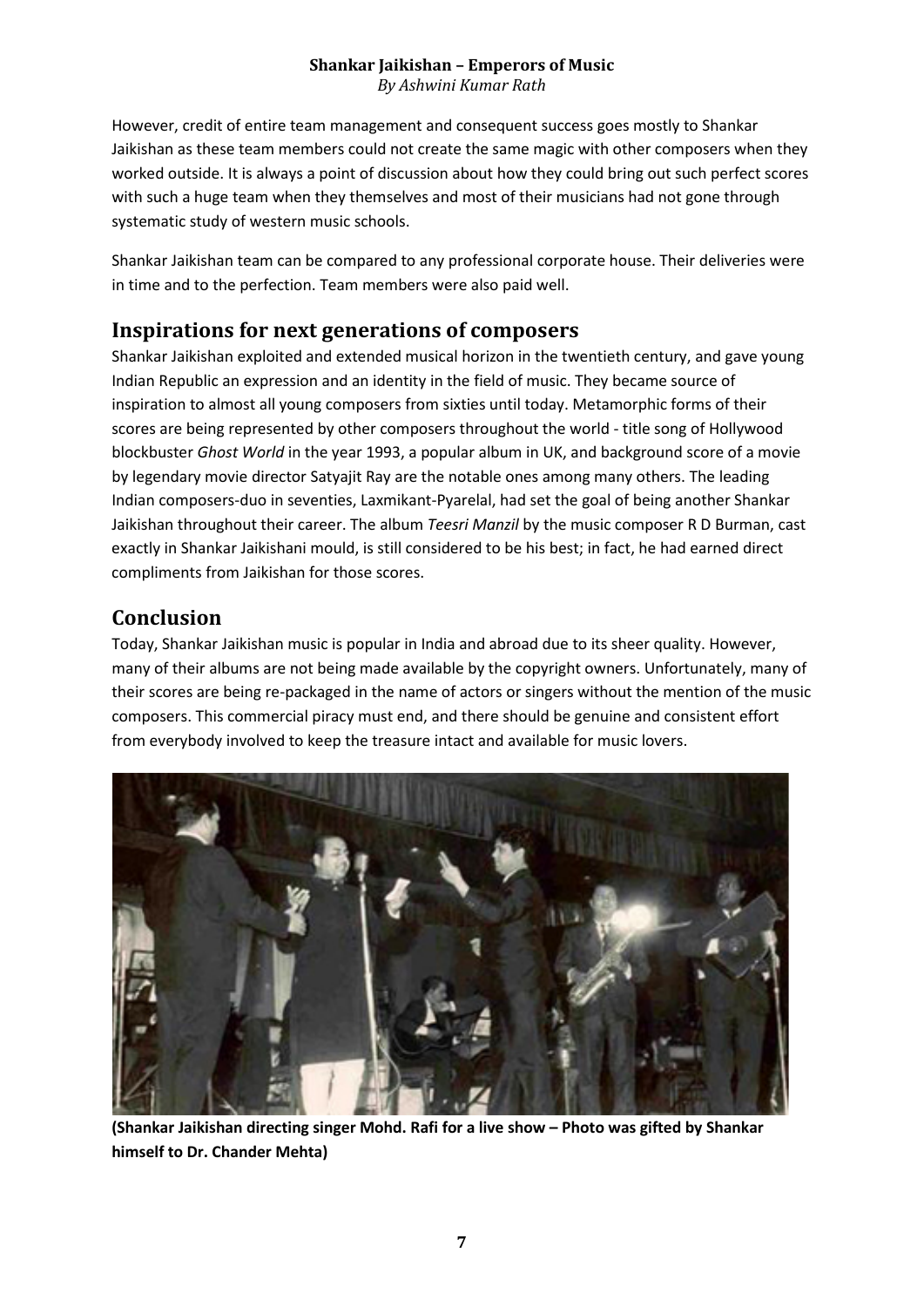*By Ashwini Kumar Rath*

| Table 1: Shankar Jaikishan Albums: Year-wise |                            |                                  |                         |  |  |
|----------------------------------------------|----------------------------|----------------------------------|-------------------------|--|--|
| Year                                         | Album                      | <b>Banner</b>                    | <b>Director</b>         |  |  |
| 1949                                         | <b>Barsaat</b>             | R. K. Films                      | Raj Kapoor              |  |  |
| 1951                                         | Awara                      | R. K. Films                      | Raj Kapoor              |  |  |
|                                              | Badal                      | Verma Films                      | Amiya Chakravarty       |  |  |
|                                              | Kali Ghata                 | <b>Hindustan Chitra</b>          | Kishore Sahu            |  |  |
| 1952                                         | Daag                       | Mars And Movies                  | Amiya Chakravarty       |  |  |
|                                              | Parbat                     | Verma Films                      | O.P.Dutta               |  |  |
|                                              | Poonam                     | Kay Arts                         | M.Sadiq                 |  |  |
|                                              | Nagina                     | Pancholi Productions             | Ravindra Dave           |  |  |
| 1953                                         | Aah                        | R.K.Films                        | Raja Nawathe            |  |  |
|                                              | Aas                        | <b>Goel Cine Corporation</b>     | Devendra Goel           |  |  |
|                                              | <b>Boot Polish</b>         | R.K.Films                        | Prakash Arora           |  |  |
|                                              | Mayur Pankh                | Sahu Films Ltd                   | Kishore Sahu            |  |  |
|                                              | Naya Ghar                  | Kashyap Productions              | D.D.Kashyap             |  |  |
|                                              | Patita                     | <b>Mars And Movies</b>           | Amiya Chakravarty       |  |  |
|                                              | Shikast                    | Asha Deep                        | Ramesh Saigal           |  |  |
|                                              | Avan (Aah - Tamil)         | R.K.Films                        | Raja Nawathe            |  |  |
|                                              | Badshah                    | Mars And Movies                  | Amiya Chakravarty       |  |  |
|                                              | Aurat                      | Verma Films                      | Bhagwandas Verma        |  |  |
|                                              | Premalekhalu (Aah -Telugu) | R.K.Films                        | Raja Nawathe            |  |  |
| 1954                                         | Pooja                      | Verma Films                      | <b>Bhagwandas Verma</b> |  |  |
| 1955                                         | Seema                      | <b>Mars And Movies</b>           | Amiya Chakravarty       |  |  |
|                                              | Shree 420                  | R.K.Films                        | Raj Kapoor              |  |  |
| 1956                                         | <b>Basant Bahar</b>        | Shree Vishwa Bharati Films P.Ltd | Raja Nawathe            |  |  |
|                                              | Chori Chori                | AVM Productions, Chennai         | <b>Anant Thakur</b>     |  |  |
|                                              | Halaku                     | All India Pictures               | D.D.Kashyap             |  |  |
|                                              | Kismat Ka Khel             | Sahu Films Ltd                   | Kishore Sahu            |  |  |
|                                              | New Delhi                  | <b>Delux Films</b>               | Mohan Saigal            |  |  |
|                                              | Patrani                    | <b>Prakash Pictures</b>          | Vijay Bhatt             |  |  |
|                                              | Rajhath                    | Minerva Movietone                | Sohrab Modi             |  |  |
| 1957                                         | Begunah                    | Roop Kamal Chitra                | Narindra Suri           |  |  |
|                                              | Kathputli                  | <b>Shrirangam Productions</b>    | Amiya Chakravarty       |  |  |
| 1958                                         | Baaghi Sipaahi             | V.P. Productions                 | <b>Bhagwandas Verma</b> |  |  |
|                                              | Yahudi                     | <b>Bombay Films</b>              | <b>Bimal Roy</b>        |  |  |
| 1959                                         | Anari                      | L.B. Films                       | Hrishikesh Mukherjee    |  |  |
|                                              | Chhoti Bahen               | Prasad Productions, Chennai      | L.V.Prasad              |  |  |
|                                              | Kanhaiya                   | S.P. Pictures                    | Om Prakash              |  |  |
|                                              | Love Marriage              | Subodh Mukherjee Productions     | Subodh Mukherjee        |  |  |
|                                              | Shararat                   | Roshni Films                     | H.S.Rawail              |  |  |
|                                              | Main Nashe Mein Hoon       | Verma Pictures                   | Naresh Saigal           |  |  |
|                                              | Ujala                      | Eagle Films                      | Naresh Saigal           |  |  |
| 1960                                         | College Girl               | <b>Rawal Films</b>               | T.Prakash Rao           |  |  |
|                                              | Dil Apna Aur Preet Parai   | <b>Mahal Pictures</b>            | Kishore Sahu            |  |  |
|                                              | Ek Phol Char Kaante        | Parbat Films                     | <b>Bhaapi Sonie</b>     |  |  |
|                                              | Jis Desh Mein Ganga Behti  | R.K.Films                        | Radhu Karmakar          |  |  |
|                                              | Hain                       |                                  |                         |  |  |
|                                              | Singapore                  | Eagle Films                      | Shakti Samanta          |  |  |
| 1961                                         | Aas Ka Panchhi             | Filmyug                          | Mohan Kumar             |  |  |
|                                              | Jab Pyar Kisise Hota Hain  | Nasir Hussain Films              | Nasir Hussain           |  |  |
|                                              | Junglee                    | Subodh Mukherjee Productions     | Subodh Mukherjee        |  |  |
|                                              | Krorepati                  | Saigal Brothers                  | Mohan Saigal            |  |  |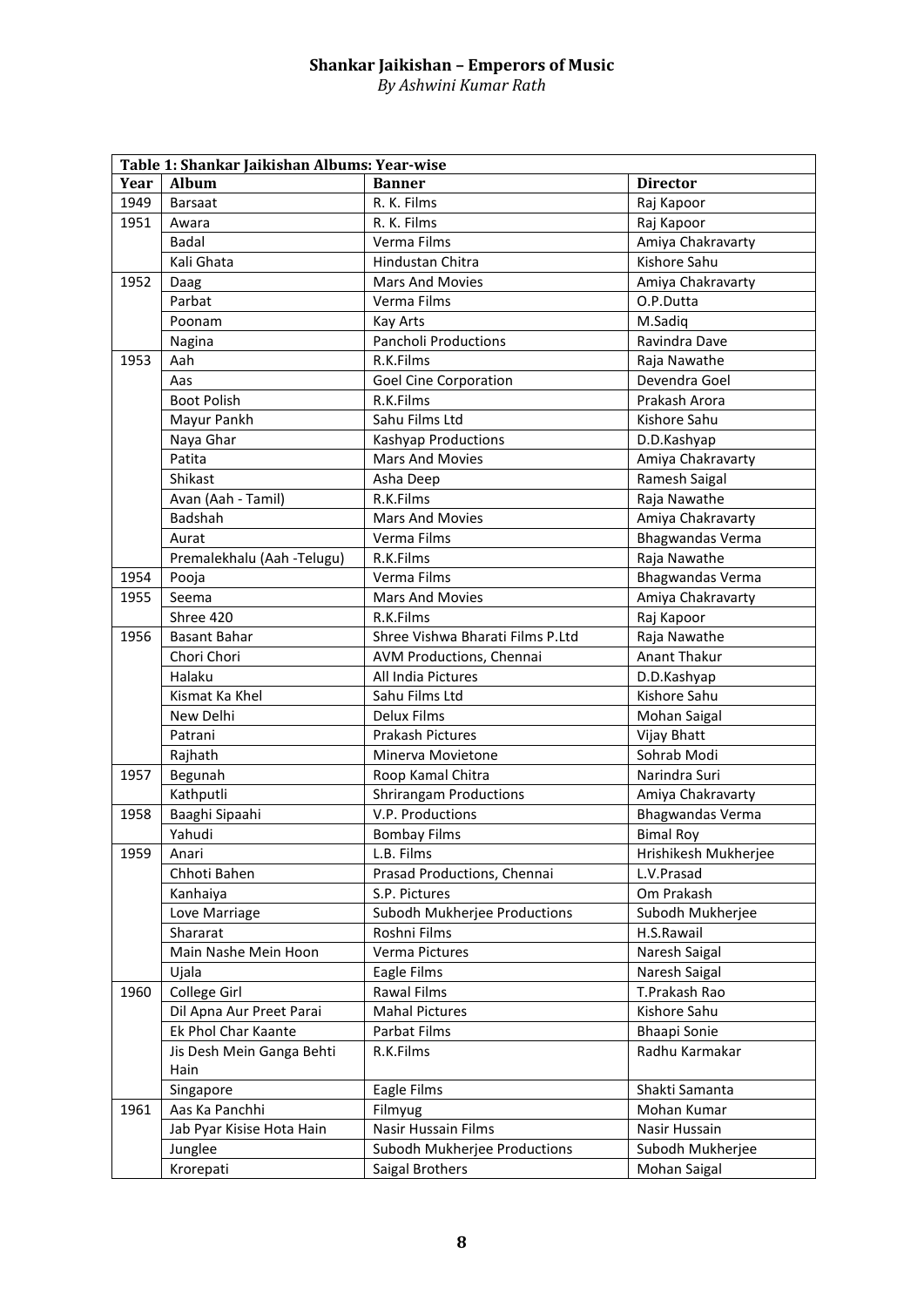*By Ashwini Kumar Rath*

| Table 1: Shankar Jaikishan Albums: Year-wise |                                 |                                                         |                            |  |  |
|----------------------------------------------|---------------------------------|---------------------------------------------------------|----------------------------|--|--|
| Year                                         | <b>Album</b>                    | <b>Banner</b>                                           | <b>Director</b>            |  |  |
|                                              | Roop Ki Rani Choron Ka Raja     | H.S.Rawail                                              | H.S.Rawail                 |  |  |
|                                              | Sasural                         | Prasad Productions, Chennai                             | L.V.Prasad                 |  |  |
|                                              | Aashiq                          | Rueben - Dube Productions                               | Hrishikesh Mukherjee       |  |  |
|                                              | <b>Boy Friend</b>               | N.S. Films                                              | Naresh Saigal              |  |  |
| 1962                                         | Asli Naqli                      | L.B. Films                                              | Hrishikesh Mukherjee       |  |  |
|                                              | Dil Tera Diwana                 | Padmini Pictures, Chennai                               | <b>B.R.Panthalu</b>        |  |  |
|                                              | Hariyali Aur Rasta              | <b>Shri Prakash Pictures</b>                            | Vijay Bhatt                |  |  |
|                                              | Professor                       | Eagle Films                                             | Lekh Tandon                |  |  |
|                                              | Rungoli                         | R.S.B. Films                                            | Amar Kumar                 |  |  |
| 1963                                         | Dil Ek Mandir                   | Chitralaya, Chennai                                     | Sridhar                    |  |  |
|                                              | Ek Dil Sau Afsane               | <b>Talwar Films</b>                                     | R.C.Talwar                 |  |  |
|                                              | Hamrahi                         | Prasad Productions, Chennai                             | T.Prakash Rao              |  |  |
| 1964                                         | Apne Huye Paraye                | <b>Mars And Movies</b>                                  | Ajit Kumar Chakravarty     |  |  |
|                                              | April Fool                      | Subodh Mukherjee Productions                            | Subodh Mukherjee           |  |  |
|                                              | Ayee Milan Ki Bela              | Filmyug                                                 | Mohan Kumar                |  |  |
|                                              | <b>Beti Bete</b>                | Prasad Productions, Chennai                             | L.V.Prasad                 |  |  |
|                                              | Rajkumar                        | Sravana Films, Chennai                                  | K.Shankar                  |  |  |
|                                              | Sanjh Aur Savera                | S.J. Films                                              | Hrishikesh Mukherjee       |  |  |
|                                              | Sangam                          | R.K.Films                                               | Raj Kapoor                 |  |  |
|                                              | Zindagi                         | Gemini Pictures and N.N.Sippy                           | Ramanand Sagar             |  |  |
|                                              |                                 | Productions, Chennai                                    |                            |  |  |
| 1965                                         | Arzoo                           | <b>Sagar Art Corporation</b>                            | Ramanand Sagar             |  |  |
|                                              | Gumnaam                         | <b>Prithvi Pictures</b>                                 | Raja Nawathe               |  |  |
|                                              | Janwar                          | Ruhi Films                                              | <b>Bhaapi Sonie</b>        |  |  |
| 1966                                         | Amrapali                        | Eagle Films                                             | Lekh Tandon                |  |  |
|                                              | <b>Budtameez</b>                | Verma Brothers                                          | Manmohan Desai             |  |  |
|                                              | Gaban                           | <b>B.J. Productions</b>                                 | Krishan Chopra, Hrishikesh |  |  |
|                                              |                                 |                                                         | Mukherjee                  |  |  |
|                                              | Love in Tokyo                   | <b>Pramod Films</b>                                     | Pramod Chakravarty         |  |  |
|                                              | Pyar Mohabbat                   | Alankar Chitra                                          | Shanker Mukherjee          |  |  |
|                                              | <b>Street Singer</b>            | <b>Bhavdeep Films</b>                                   | Chandrashekhar             |  |  |
|                                              | Suraj                           | <b>Venus Pictures</b>                                   | T.Prakash Rao              |  |  |
|                                              | Teesari Kasam                   | <b>Image Makers</b>                                     | Basu Bhattacharya          |  |  |
| 1967                                         | Aman                            | <b>Emkay Productions</b>                                | Mohan Kumar                |  |  |
|                                              | An Evening in Paris             | Shakti Films                                            | Shakti Samanta             |  |  |
|                                              | Around The World                | P.S.Pictures                                            | Pachhi                     |  |  |
|                                              | Chhoti Si Mulaqat               | Our Movies, Calcutta                                    | Alo Sircar                 |  |  |
|                                              | Diwana                          | Anupam Chitra                                           | Mahesh Kaul                |  |  |
|                                              | Gunahon Ka Devta                | Janta Chitra                                            | Devi Sharma                |  |  |
|                                              | Hare Kaanch Ki Choodiyan        | Kishore Sahu Productions (P) Ltd                        | Kishore Sahu               |  |  |
|                                              | Laat Saheb                      | <b>International Enterprises</b>                        | Hari Valia                 |  |  |
|                                              | Raat Aur Din                    | A.A.N.Productions                                       | Satyen Bose                |  |  |
| 1968                                         | Brahmachari                     | Sippy Films                                             | Bhaapi Sonie               |  |  |
|                                              | Duniya                          | <b>Time Films</b>                                       | T.Prakash Rao              |  |  |
|                                              | Jhuk Gaya Aasman                | <b>R.D.Bansal Productions</b>                           | Lekh Tandon                |  |  |
|                                              | Kahin Aur Chal                  | J.M.Films                                               | Vijay Anand                |  |  |
|                                              | Kanyadaan                       | <b>Kiron Productions</b>                                | Mohan Saigal               |  |  |
|                                              | Mere Huzoor                     | Movie Mughal                                            | Vinod Kumar                |  |  |
|                                              | Sapnon Ka Saudagar              | Screen Gems                                             | Mahesh Kaul                |  |  |
|                                              | Shikar<br>Everest (Documentary) | <b>Guru Dutt Films Combine</b><br><b>Films Division</b> | Atma Ram<br>N.S.Thapa      |  |  |
| 1969                                         | Bhai Bahen                      | Vikram Productions, Chennai                             | A.Bhimsingh                |  |  |
|                                              |                                 |                                                         |                            |  |  |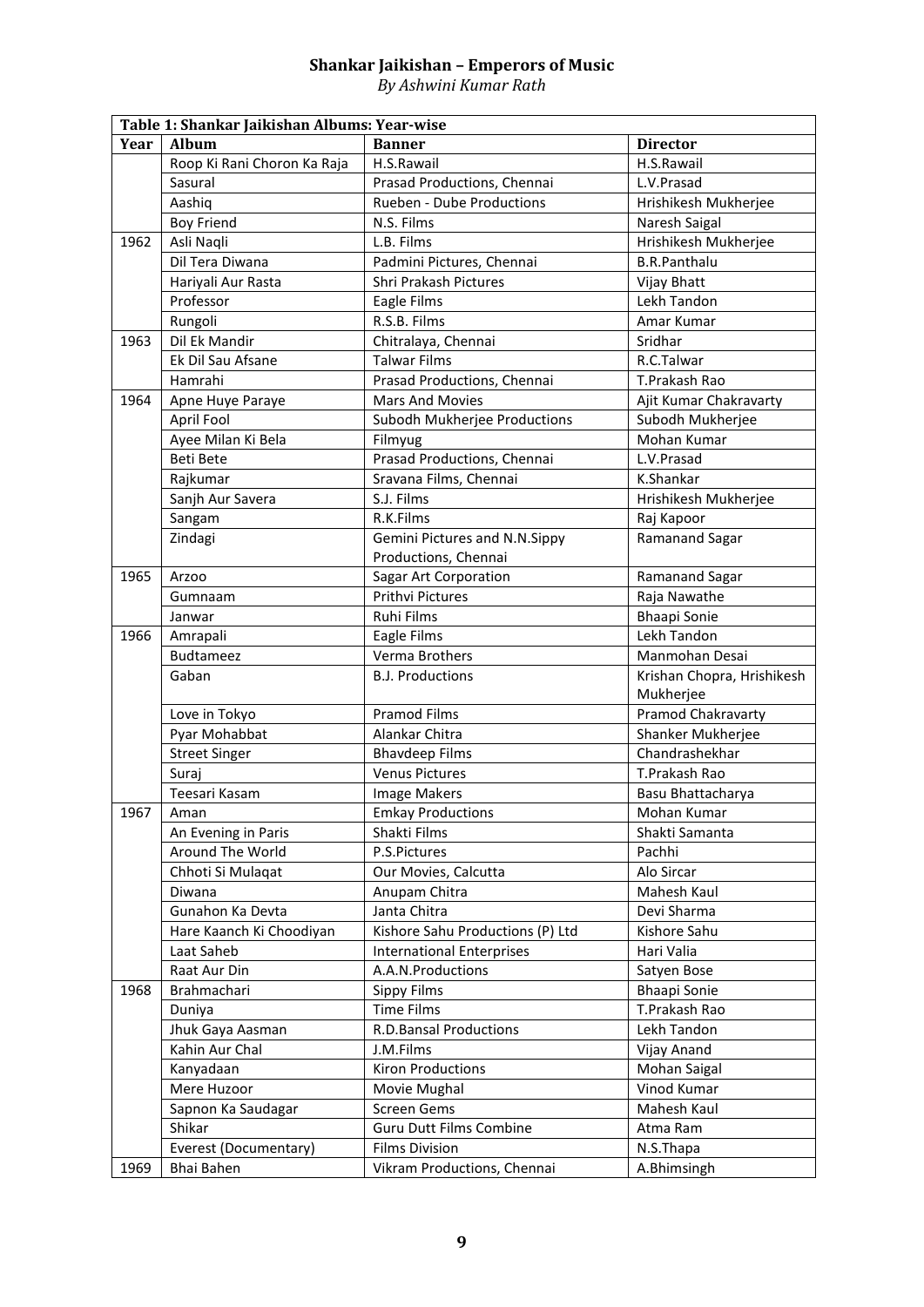*By Ashwini Kumar Rath*

|      | Table 1: Shankar Jaikishan Albums: Year-wise |                                    |                           |  |  |  |
|------|----------------------------------------------|------------------------------------|---------------------------|--|--|--|
| Year | <b>Album</b>                                 | <b>Banner</b>                      | <b>Director</b>           |  |  |  |
|      | Chanda Aur Bijli                             | <b>Guru Dutt Films Combine</b>     | Atma Ram                  |  |  |  |
|      | Jahan Pyar Miley                             | L.R.T. Films                       | Lekh Tandon               |  |  |  |
|      | Prince                                       | Eagle Films                        | Lekh Tandon               |  |  |  |
|      | Pyar Hi Pyar                                 | R.S.Productions                    | <b>Bhaapi Sonie</b>       |  |  |  |
|      | Sachaai                                      | EM.CE.R. Films, Chennai            | K.Shankar                 |  |  |  |
|      | Shatranj                                     | Gemini Pictures, Chennai           | S.S.Vasan                 |  |  |  |
|      | Tumse Achcha Kaun Hain                       | <b>Pramod Films</b>                | <b>Pramod Chakravarty</b> |  |  |  |
|      | Yakeen                                       | Navratna Films                     | Brij Sadanah              |  |  |  |
|      | <b>Baalak</b>                                | Kala Mandal                        | Adarsh                    |  |  |  |
| 1970 | Bhai Bhai                                    | <b>R.M.Art Productions</b>         | Raja Nawathe              |  |  |  |
|      | Dharti                                       | Chitralaya, Chennai                | Sridhar                   |  |  |  |
|      | Jwala                                        | Raman Productions, Chennai         | M.V.Raman                 |  |  |  |
|      | Mera Naam Joker                              | R.K.Films                          | Raj Kapoor                |  |  |  |
|      | Pagla Kahin Ka                               | <b>Mars And Movies</b>             | Ajit Kumar Chakravarty    |  |  |  |
|      | Pehchan                                      | Filmnagar                          | Sohanlal Kanwar           |  |  |  |
|      | Tum Haseen Main Jawan                        | <b>Bhappi Sonie Productions</b>    | <b>Bhaapi Sonie</b>       |  |  |  |
|      | Umang                                        | <b>Guru Dutt Films Combine</b>     | Atma Ram                  |  |  |  |
|      | Tee Mee Navhech                              | Jai Shankar Films                  | Madhukar Bawdekar         |  |  |  |
| 1971 | Albela                                       | Shreeji Films                      | A.Shamsheer               |  |  |  |
|      | Andaz                                        | Sippy Films                        | Ramesh Sippy              |  |  |  |
|      | Balidaan                                     | Verma Films                        | Ravi Tandon               |  |  |  |
|      | Duniya Kya Jaane                             | Chitralaya, Chennai                | Sridhar                   |  |  |  |
|      | Ek Nari Ek Brahmachari                       | Jothee Navshakti Combines, Chennai | K.P.Atma                  |  |  |  |
|      | Elaan                                        | Eagle Films                        | K.Raman Lal               |  |  |  |
|      | Jaane Anjaane                                | Shakti Films                       | Shakti Samanta            |  |  |  |
|      | Jawan Mohabbat                               | Roopanjali                         | <b>Bhaapi Sonie</b>       |  |  |  |
|      | Kal Aaj Aur Kal                              | R.K.Films                          | Randhir Kapoor            |  |  |  |
|      | Lal Patthar                                  | Eagle Films                        | Sushil Majumdar           |  |  |  |
|      | Main Sundar Hoon                             | A.V.M.Studios (P) Ltd., Chennai    | Krishnan- Panju           |  |  |  |
|      | Nadaan                                       | Navratna Films                     | Deven Verma               |  |  |  |
|      | Parde Ke Peechey                             | EM.CE.R. Films, Chennai            | K.Shankar                 |  |  |  |
|      | Patanga                                      | K.R. Films                         | Kedar Kapoor              |  |  |  |
|      | Preetam                                      | <b>Bhappi Sonie Productions</b>    | <b>Bhaapi Sonie</b>       |  |  |  |
|      | Yaar Mera                                    | R.S.Productions                    | Atma Ram                  |  |  |  |
|      | <b>Bombay Talkie</b>                         | <b>Merchant Ivory Productions</b>  | James Ivory               |  |  |  |
|      | Aan-Baan                                     | Movie Mughal                       | Prakash Mehra             |  |  |  |
|      | Seema (New)                                  | Filmnagar                          | Surendra Mohan            |  |  |  |
|      | Jeevitha Chakram (Telugu)                    | Navashakthee Productions           | Unknown                   |  |  |  |
| 1972 | Aankh Micholi                                | E.V.R.Pictures, Chennai            | Ramanna                   |  |  |  |
|      | Aankhon Aankhon Mein                         | Filmyug                            | Raghunath Jhalani         |  |  |  |
|      | Beimaan                                      | Filmnagar                          | Sohanlal Kanwar           |  |  |  |
|      | Dil Daulat Duniya                            | All India Pictures                 | P.N.Arora                 |  |  |  |
|      | Jangal Mein Mangal                           | <b>Kiron Productions</b>           | Rajendra Bhatia           |  |  |  |
|      | Rivaaj                                       | Sona Films, Chennai                | T.Prakash Rao             |  |  |  |
|      | Bandagi                                      | EM.CE.R. Films, Chennai            | K.Shankar                 |  |  |  |
| 1973 | Aaj Ki Taaza Khabar                          | <b>Kiron Productions</b>           | Rajendra Bhatia           |  |  |  |
|      | Archana                                      | Vikram Pictures, Mumbai            | Satpal                    |  |  |  |
|      | Chori Chori (New)                            | K.P.K Movies                       | Kewal P. Kashyap          |  |  |  |
|      | Daman Aur Aag                                | Kalyug                             | Vinod Kumar               |  |  |  |
|      | Dur Naheen Manzil                            | <b>International Enterprises</b>   | Hari Valia                |  |  |  |
|      | Naina                                        | Shakti International               | Kanak Mishra              |  |  |  |
|      | Pyar Ka Rishta                               | Golden Films                       | Sultan Ahmed              |  |  |  |